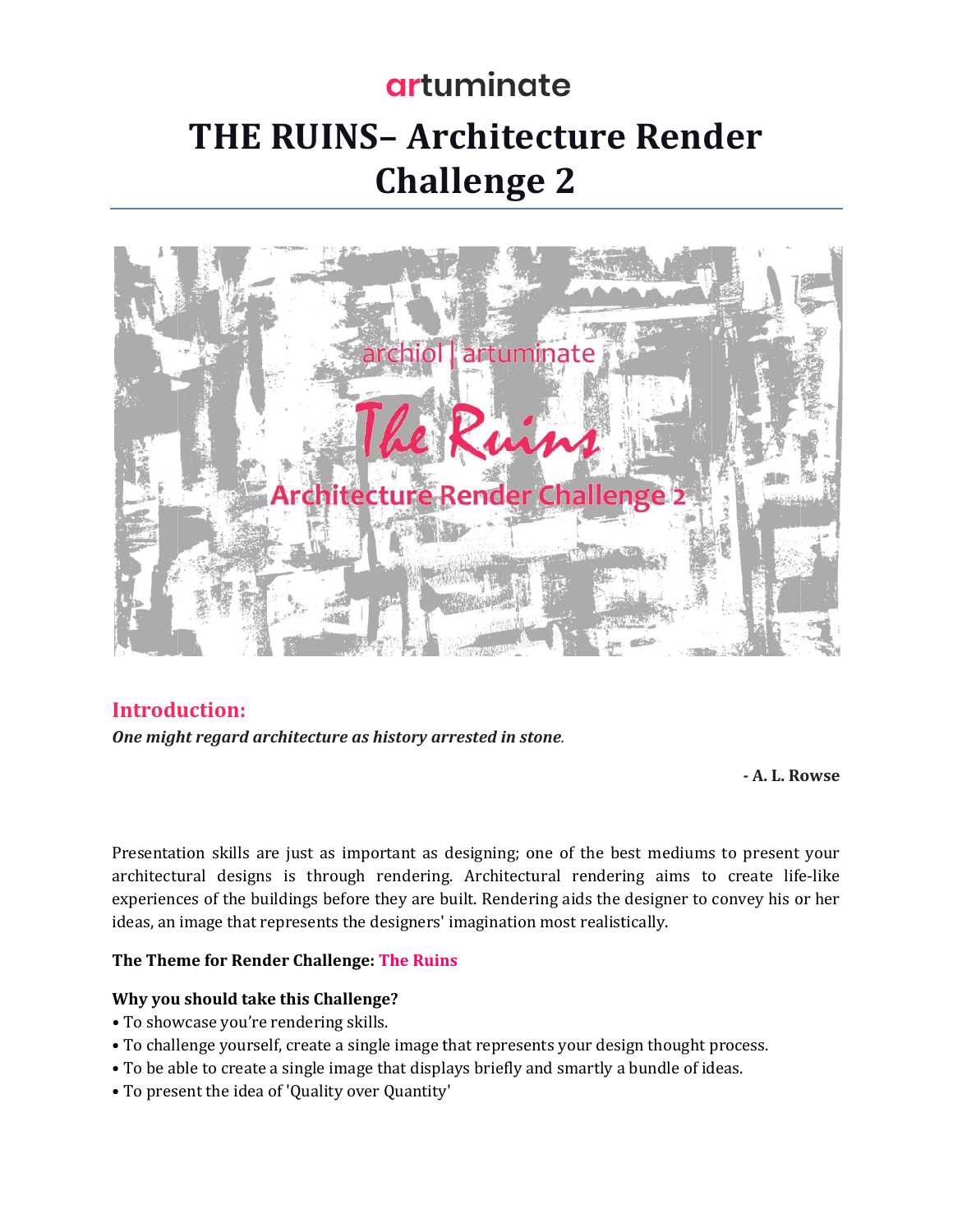## artuminate

#### Objective:

- One image that represents the ruins in architecture.
- Create one rendered architectural graphic design that says it all.
- The Rendering can be hand-drawn or digital.

#### **Basic Submission requirements:**

- One Rendered Image (Size: 30x30 cm)
- Text summary (100 words minimum)

## **Awards**

Recognition is the key to success for any design professional. Archiol | Artuminate is providing an opportunity to showcase your creativity at the global level. This opportunity is open to all design students and professionals

- **Certificates**
- Exclusive Interview
- Publication

## **Participation**

• The competition is open to all.

## **Submission Guidelines**

- Do not submit work that has been published earlier.
- A zip folder with all the requirements Text summary (docx./docs. Format), Image (Jpeg./Jpg. Format).
- Please use the participation code as the name of the submission zip folder.

Submissions to be mailed at submit@archiol.com

- Subject: RC\_RUINS Your Participation Code
- · Body: Link to the submission (Google drive/dropbox)

## **Important dates and judgment criteria**

- Registration deadline: 30th April 2022
- Submission deadline:  $10<sup>th</sup>$  May 2022
- Result announcement: 16th June2022

All deadlines are 11:59 PM UTC (Coordinated Universal Time).